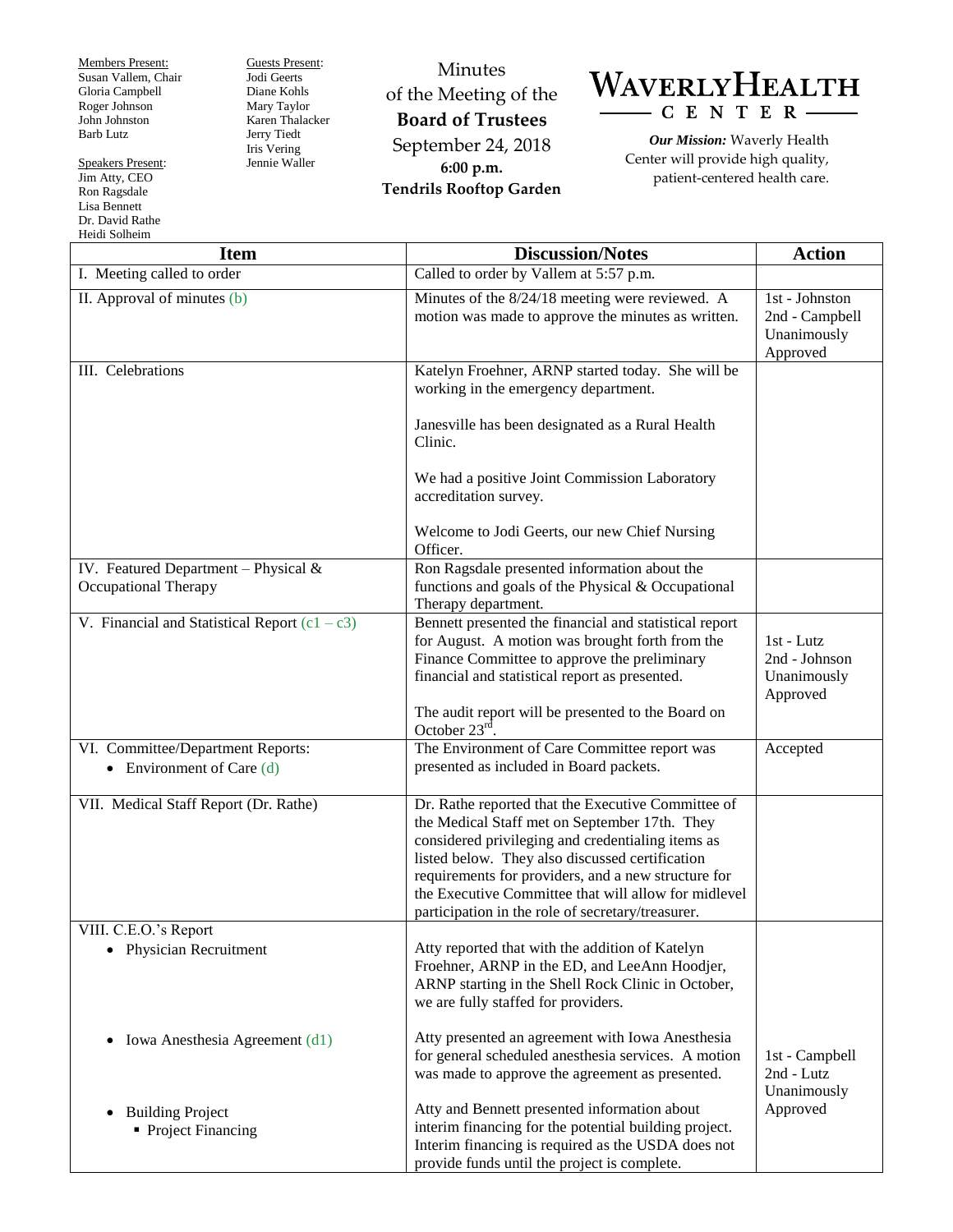| IX. Public Comment                                                                                                                                                                                                                                                                                                                                                                               | Mary Taylor addressed the Board regarding the                                                                                                                                                                                                                 |                                                                     |
|--------------------------------------------------------------------------------------------------------------------------------------------------------------------------------------------------------------------------------------------------------------------------------------------------------------------------------------------------------------------------------------------------|---------------------------------------------------------------------------------------------------------------------------------------------------------------------------------------------------------------------------------------------------------------|---------------------------------------------------------------------|
|                                                                                                                                                                                                                                                                                                                                                                                                  | potential building project.                                                                                                                                                                                                                                   |                                                                     |
| X. Old Business                                                                                                                                                                                                                                                                                                                                                                                  | None.                                                                                                                                                                                                                                                         |                                                                     |
|                                                                                                                                                                                                                                                                                                                                                                                                  |                                                                                                                                                                                                                                                               |                                                                     |
| XI. New Business<br>• Critical Access Hospital Annual Program<br>Evaluation (e)                                                                                                                                                                                                                                                                                                                  | Atty presented the Critical Access Hospital Annual<br>Program Evaluation. A motion was made to approve<br>the program evaluation as presented.                                                                                                                | 1st - Johnson<br>2nd - Campbell<br>Unanimously                      |
| <b>Emergency Management Annual</b><br>$\bullet$<br>Evaluation (f1 & f2)                                                                                                                                                                                                                                                                                                                          | Solheim presented the Emergency Management<br>Fiscal Year 2018 annual evaluation as included in<br>the Board packets. A motion was made to approve<br>the annual evaluation as presented.                                                                     | Approved<br>1st - Johnston<br>2nd - Johnson<br>Unanimously          |
| Rural Health Clinic Annual Program<br>$\bullet$<br>Evaluations $(g1 - g5)$                                                                                                                                                                                                                                                                                                                       | Kohls presented the Rural Health Clinic (RHC)<br>program evaluations for Christophel, Janesville,<br>Nashua, Shell Rock & Women's Clinics. A motion<br>was made to approve the program evaluations as<br>presented.                                           | Approved<br>1st - Campbell<br>2nd - Lutz<br>Unanimously<br>Approved |
| Saba Software Agreement (h)<br>$\bullet$                                                                                                                                                                                                                                                                                                                                                         | Atty presented a three-year agreement with Saba<br>Software for performance management software,<br>services and hosting. A motion was made to approve<br>the agreement as presented and included in Board<br>packets.                                        | 1st - Johnston<br>2nd - Johnson<br>Unanimously<br>Approved          |
| • Request for Privileges:<br>Tamra Schneider, CSA - Allied,<br><b>Surgical Assist, WHC</b><br>Provisional Appointment to Medical Staff:<br>$\bullet$                                                                                                                                                                                                                                             | Privileging items were presented as individually<br>listed at left. All files have been reviewed by the<br>Executive Committee of the Medical Staff. The<br>Executive Committee recommends approval. A<br>motion was made to approve all privileging items as | 1st - Campbell<br>2nd - Lutz                                        |
| Alyssa Becker, ARNP - Active, Family<br>Practice, WHC<br>• Brenda Cooper, ARNP - Courtesy,<br>Orthopedic Surgery, CVMS<br>Robin Farley, OPA-C - Courtesy,<br>Orthopedic Physician Assistant, CVMS<br>· Nicholas Masse, MD - Courtesy,<br>Radiology, RCI<br>Tamra Schneider, CSA - Allied,<br>Surgical Assist, WHC<br>• Samantha Specht, CRNA - Courtesy<br>(locums), Anesthesia, Iowa Anesthesia | individually considered and recommended by the<br>Executive Committee of the Medical Staff.                                                                                                                                                                   | Unanimously<br>Approved                                             |
| Change in Category:<br>$\bullet$<br>• Jason Jampoler, RN – from Active to<br>Allied, Surgical Assist, WHC                                                                                                                                                                                                                                                                                        |                                                                                                                                                                                                                                                               |                                                                     |
| Provisional to Regular Status:<br>$\bullet$<br>Kalyana Sundaram, MD - Courtesy,<br>Cardiology, CVMS                                                                                                                                                                                                                                                                                              |                                                                                                                                                                                                                                                               |                                                                     |
| <b>Continuation of Provisional Status:</b><br>$\bullet$<br>• Brendan Girschek, MD - Courtesy,<br>Ophthalmology, CVMS<br>• Lisa Maher, ARNP - Courtesy,<br>Cardiology, CVMS<br>Rene Recinos, $MD -$ Courtesy, Plastic<br>Surgery, Mason City Clinic<br>• Abbie Schrader, ARNP – Courtesy,<br>Cardiology, CVMS                                                                                     |                                                                                                                                                                                                                                                               |                                                                     |